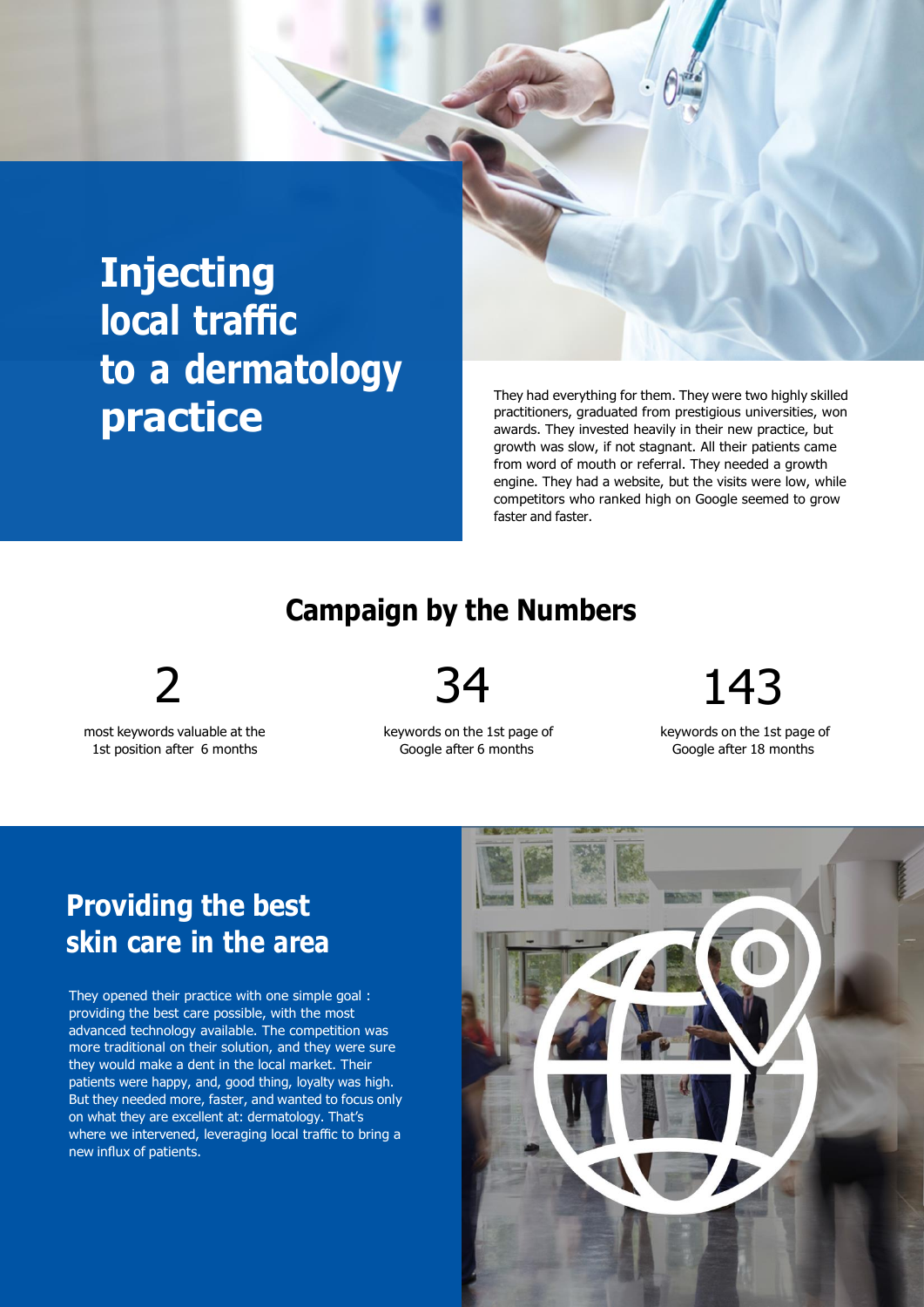## **Their Goal**

**Becoming the reference dermatologist on the local market**

Their natural network was referring a steady influx of patients. But with all the investments done, they needed to take their practice to the next level. They knew they had the skills and competencies to become the go-to dermatologist in town. In the days where 77% of patients are searching for their doctor online, being on the top spot of Google was the way to go.

## **Our Solution**

**Optimizing for Local Search**

In the first month, we started by researching and creating a keyword strategy that focused on local keywords and booking intent. For example, our client's website ranks in the top spot for "dermatologist + location".

Ranking for keywords that are based on geolocation is important for searches via mobile: 56% of searches are now made from smartphones and tablets. Up to half of all local searches resulted in inquiries and bookings via phone call.

We then focused on setting up the practice on popular business review sites and data aggregators. Specifically, Google My Business, Bing Local, YellowPages.com and Yelp plus up to 30 more sites that were healthcare related.

Critical to the review site and local situation, strategy was ensuring that the name, address and phone number ( NAP ) were accurate and consistent across review sites, their Facebook profile and their website. Consistent NAP data is a ranking factor for Google's local search results. 93% of search results with local intent see Google's local results.

In the second month of the campaign and beyond, we continued building local citations which help give Google a clearer picture of our clients practice and their location.



## **Their Success**

**A Winning Strategy**

After just 6 months of our Local SEO service, this dermatology clinic has become the new player locally. 12 months after, they are the reference.

# 1

rank on Yelp, Yellow Pages, Bing Local and Apple Maps

1

position in the local search results for 10 keywords

8000+

Visits to their website a month